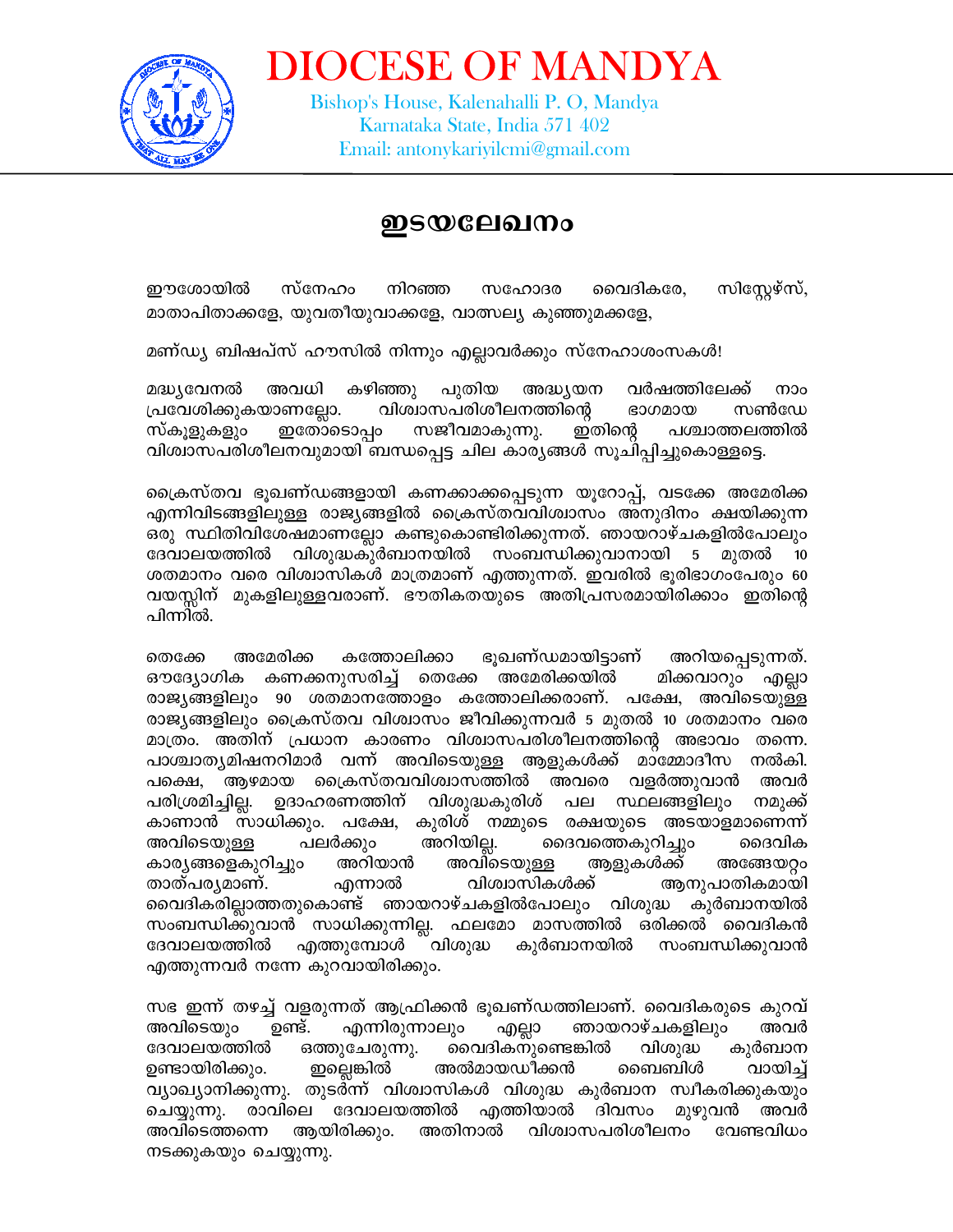ഭാരതത്തിൽ ക്രൈസ്തവർ ന്യൂനപക്ഷമാണല്ലോ. വ്ശ്വാസത്തിൽ പൊതുവേ ജീവിക്കുന്നവരാണ് നമ്മുടെ രാജ്യത്തെ ക്രൈസ്തവർ പ്രത്യേകിച്ചും സീറോ മലബാർ സഭയിലെ അംഗങ്ങൾ. ഇടദിവസങ്ങളിൽ സാധിക്കുന്നവർ ദേവാലയത്തിൽ സംബന്ധിക്കുന്നു. കുർബാനയിൽ ഞായറാഴ്ചകളിൽ വിശുദ്ധ രോഗികളും പ്രായമായവരും ഒഴിച്ച് മിക്കവാറും എല്ലാവരും ദിവൃബലിയിൽ സംബന്ധിക്കുന്നു. തന്നെ വിശ്വാസപരിശീലനത്തിൽ ചെറുപ്പം മുതൽ കാരണം വളരുന്ന ഒരു പാരമ്പര്യമാണ് നമുക്കുള്ളത്. ഇവയെല്ലാം പ്രശംസനീയമായ തികച്ചും കാര്യങ്ങളാണ്. ദൈവത്തിന് പ്രത്യേകം നന്ദി പറയുകയും ചെയ്യാം.

ഇവിടെ ഒരു വസ്തുത നാം ഓർക്കേണ്ടിയിരിക്കുന്നു, അതായത് വിശ്വാസത്തിന്റെ വിശ്വാസപരിശീലനത്തിന് കുടുംബങ്ങളിലാണ് പിള്ളത്തൊട്ടിലായ ആരംഭം കുറിക്കേണ്ടത്. കുടുംബത്തെ ഗാർഹികസഭയെന്നും (LG .11) ഉത്ക്കൃഷ്ടമായ മനുഷ്യത്വത്തിന്റെ വിദ്യാലയ ( $GS$  52) മെന്നുമാണ് രണ്ടാം വത്തിക്കാൻ കൗൺസിൽ വിശേഷിപ്പിച്ചിരിക്കുന്നത്. സഭയുടെ അടിസ്ഥാനഘടകമായ കുടുംബങ്ങളിൽ മാതാപിതാക്കൾ തങ്ങളുടെ വാക്കുകളും വഴി മാതൃകകളും മക്കൾക്കു വിശ്വാസത്തിന്റെ ആദൃപാഠങ്ങൾ വകർന്നു നല്കണമെന്നു ( $\rm LG$   $11$ ) കൗൺസിൽ ഓർമ്മിപ്പിക്കുന്നു.

ഇന്ന് ദൃശ്യമാധ്യമങ്ങളുടെ സ്വാധീനം മൂലം കുട്ടികളുടെ പരിശീലനത്തിൽ മാതാപിതാക്കൾക്ക് വലിയ പങ്കില്ലെന്ന് പലരും പറഞ്ഞ് കേൾക്കാറുണ്ട്. ശാസ്ത്രീയ പഠനങ്ങൾ നമ്മെ മനസ്സിലാക്കി ത്രുന്നത് ഈ ശാസ്ത്ര സാങ്കേതിക യുഗത്തിലും കുട്ടികളുടെ ഏറ്റവും നല്ല റോൾ മോഡൽ മാതാപിതാക്കളാണെന്നാണ്. പക്ഷെ, ഒരു കാര്യം. തങ്ങൾ പറയുന്ന വിധത്തിൽ ജീവിക്കണം മാതാപിതാക്കൾ. അല്ലെങ്കിൽ കുടികൾ മാതാപിതാക്കളെ ചോദ്യം ചെയ്യുകതന്നെ ചെയ്യും. കുടികൾക്ക് ബോധ്യപ്പെടണം മാതാപിതാക്കൾ തങ്ങൾക്കുവേണ്ടിയാണ് സംസാരിക്കുന്നതും പ്രവർത്തിക്കുന്നതും ജീവിക്കുന്നതുമാണ്. അങ്ങനെ അവർക്ക് ബോധ്യപ്പെട്ടാൽ മാതാപിതാക്കൾതന്നെയായിരിക്കും കുട്ടികളുടെ റോൾ മോഡൽ.

വിശ്വാസപരിശീലനത്തിൽ ലഭിക്കുന്ന കുടുബത്തിൽ നിന്നു ഏതാനും ചില കൂട്ടിച്ചേർക്കലുകൾ നടത്താൻ മാത്രമേ സൺഡേ സ്ക്കുളുകൾക്കു സാധിക്കുകയുള്ളു. നമ്മുടെ രൂപതയിൽ Commission for Bible & Catechetics ന്റെ നേതൃത്വത്തിൽ നൽകപ്പെടുന്ന നിർദ്ദേശങ്ങളോട് പൂർണ്ണമായി സഹകരിച്ച്, ക്രമീകൃതമായ രീതിയിൽ എല്ലാ ഇടവകകളിലും ദിവൃകാരുണ്യകേന്ദ്രങ്ങളിലും സൺഡേസ്കൂളുകൾ നടത്തി, വിശ്വാസപരിശീലനം ഏറ്റവും നന്നായി നടത്തുവാൻ സിസ്റ്റേഴ്സും, സൺഡേസ്ക്കൂൾ വൈദികരും, അദ്ധ്യാപകരും, ബഹു. സഹകരിക്കണമെന്ന് മാതാപിതാക്കളും, കുട്ടികളും ആത്മാർത്ഥമായി ഞാൻ അഭ്യർത്ഥിക്കുന്നു. വിശ്വാസപരിശീലനം പാഠപുസ്തകങ്ങളുടെ പഠനം മാത്രമല്ല, ക്രിസ്തീയ ജീവിതശൈലി അഭ്യസിക്കൽ കൂടിയാണ്. ഇതിനായി ഇടവക ദേവാലയത്തിലെ ദൈവാരാധാനയിലും, ഭക്തസംഘടനാ പ്രവർത്തനങ്ങളിലും, മറ്റു ഇടവക പ്രവർത്തനങ്ങളിലും താല്പര്യപൂർവ്വം പങ്ക് ചേരുവാൻ നമ്മുടെ രൂപതാതലത്തിൽ പ്രോത്സാഹിപ്പിക്കണം. കുഞ്ഞുങ്ങളെ എല്ലാവരും വിശ്വാസപരിശീലനം ഏകോപിക്കുന്നതിനും, ആവശ്യമായ പരിശീലനം കുട്ടികൾക്കും നൽകുന്നതിനുമായി മതാദ്ധ്യാപകർക്കും നിങ്ങളുടെ സാമ്പത്തികസഹായവും വിധത്തിൽ കഴിവുള്ള നൽകണമെന്ന് ഞാൻ ഇതിനായി ആഗ്രഹിക്കുന്നു. ജുൺ  $12 - 50$ തീയതി ഞായറാഴ്ചയിലെ സ്തോത്രക്കാഴ്ച രൂപതാ കേന്ദ്രത്തിലേക്ക് നൽകണമെന്ന് ഓർമിപ്പിക്കുന്നു.

ക്രിസ്തീയ തുടർന്നുകൊണ്ടിരിക്കേണ്ടതാണ്. ഇതിലൂടെ വിശ്വാസപരിശീലനം മൂല്യങ്ങളും സഭയുടെ പഠനങ്ങളും നമ്മുടെയിടയിൽ സ്വീകാര്യത ഉണ്ടാവുകയും അത് ജീവിക്കുകയും ചെയ്യും.

വിശ്വാസപരിശീലനത്തിനായി സഹായിച്ചുക്കൊണ്ടിരിക്കുന്ന നമ്മെ സഭാപ്രസിദ്ധീകരണങ്ങളെ നിങ്ങളെല്ലാവരും ആത്മാർത്ഥമായി പ്രോത്സാഹിപ്പിക്കണം. നമ്മുടെ സമൂഹത്തിന്റെ ശബ്ദമാണ് ദീപിക. അഗോള